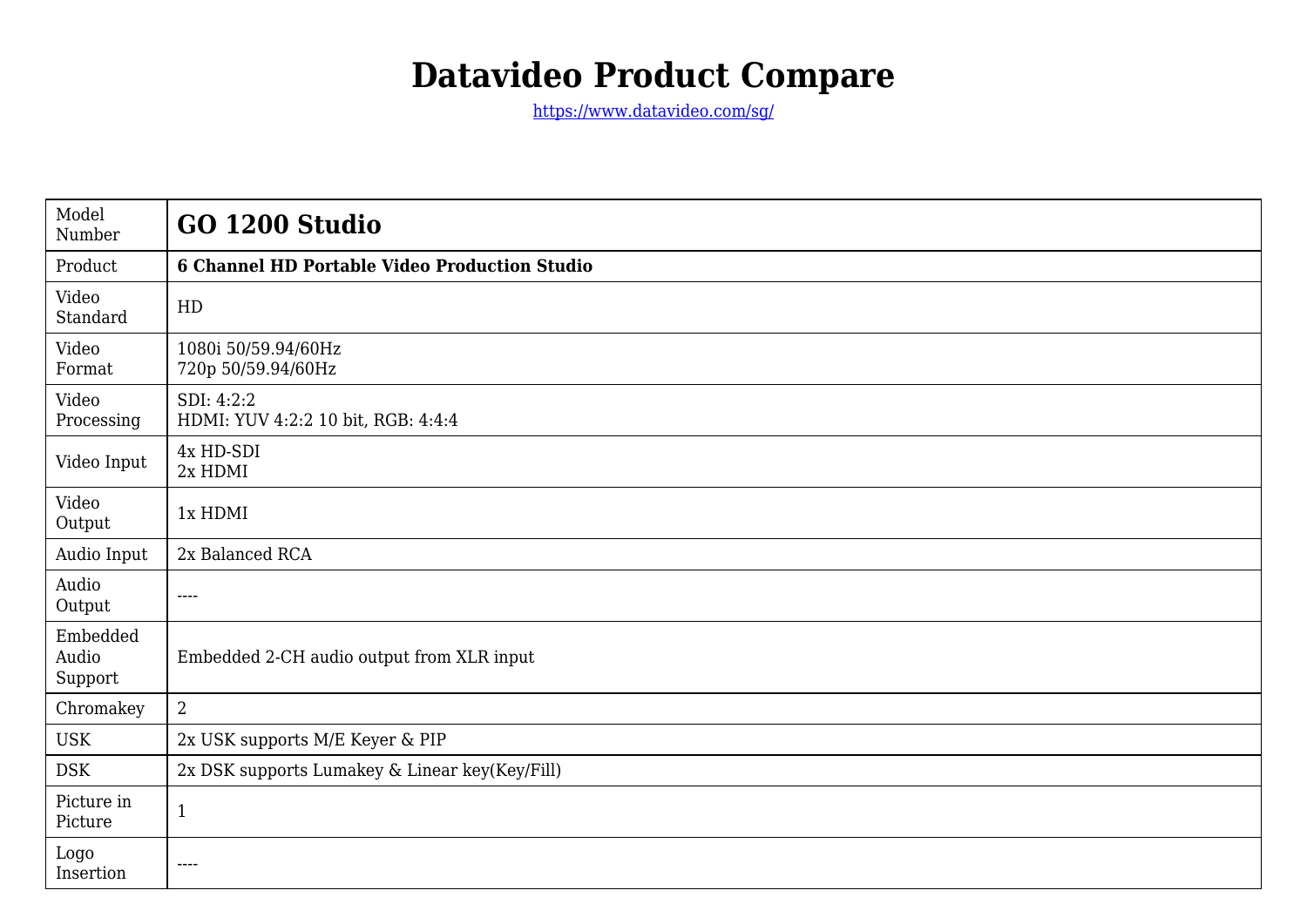| Still Store                           | 500                                                                                                                               |  |  |
|---------------------------------------|-----------------------------------------------------------------------------------------------------------------------------------|--|--|
| <b>Effects</b>                        | FTB, Cut, 32 Wipe with border                                                                                                     |  |  |
| Tally Output                          | 1x D-sub 15pin, dual color                                                                                                        |  |  |
| Built-in<br>Audio Mixer               | $\qquad \qquad - - -$                                                                                                             |  |  |
| Preview<br>Display                    | Dual 10.1" LCD                                                                                                                    |  |  |
| Special<br>Features                   | Motion JPEG Multi-view streaming (120 memory preset, BGD Transition on/off option)<br>Stinger transition                          |  |  |
| <b>Streaming</b>                      |                                                                                                                                   |  |  |
| Streaming<br>Encode                   | H.264/AVC, Main/High Profile                                                                                                      |  |  |
| Streaming<br>Video<br><b>Bitrate</b>  | Record Only: Up to 16Mbps (1080p50/60)<br>Stream Only: Up to 10Mbps (1080p50/60)<br>Rec+Stream: 10Mbps (1080p25/30)               |  |  |
| Streaming<br>Audio Mode               | Stereo/Mono                                                                                                                       |  |  |
| Streaming<br>Audio<br><b>Bitrate</b>  | Stereo: 64~384Kbps<br>Mono: 32~192Kbps                                                                                            |  |  |
| Streaming<br>Protocols                | TS over TCP/UDP (unicast & multicase)<br>RTSP over HTTP/TCP/UDP (RTSP Elementary Streaming)<br>RTMP/RTMPS (Publish)<br><b>HLS</b> |  |  |
| Network<br>Interface                  | $1x$ RJ45 (10/100Mbps Ethernet)                                                                                                   |  |  |
| Streaming<br>Recording<br>File Format | H.264                                                                                                                             |  |  |
| Streaming<br>Storage                  | SD Card                                                                                                                           |  |  |
| <b>Recording</b>                      |                                                                                                                                   |  |  |